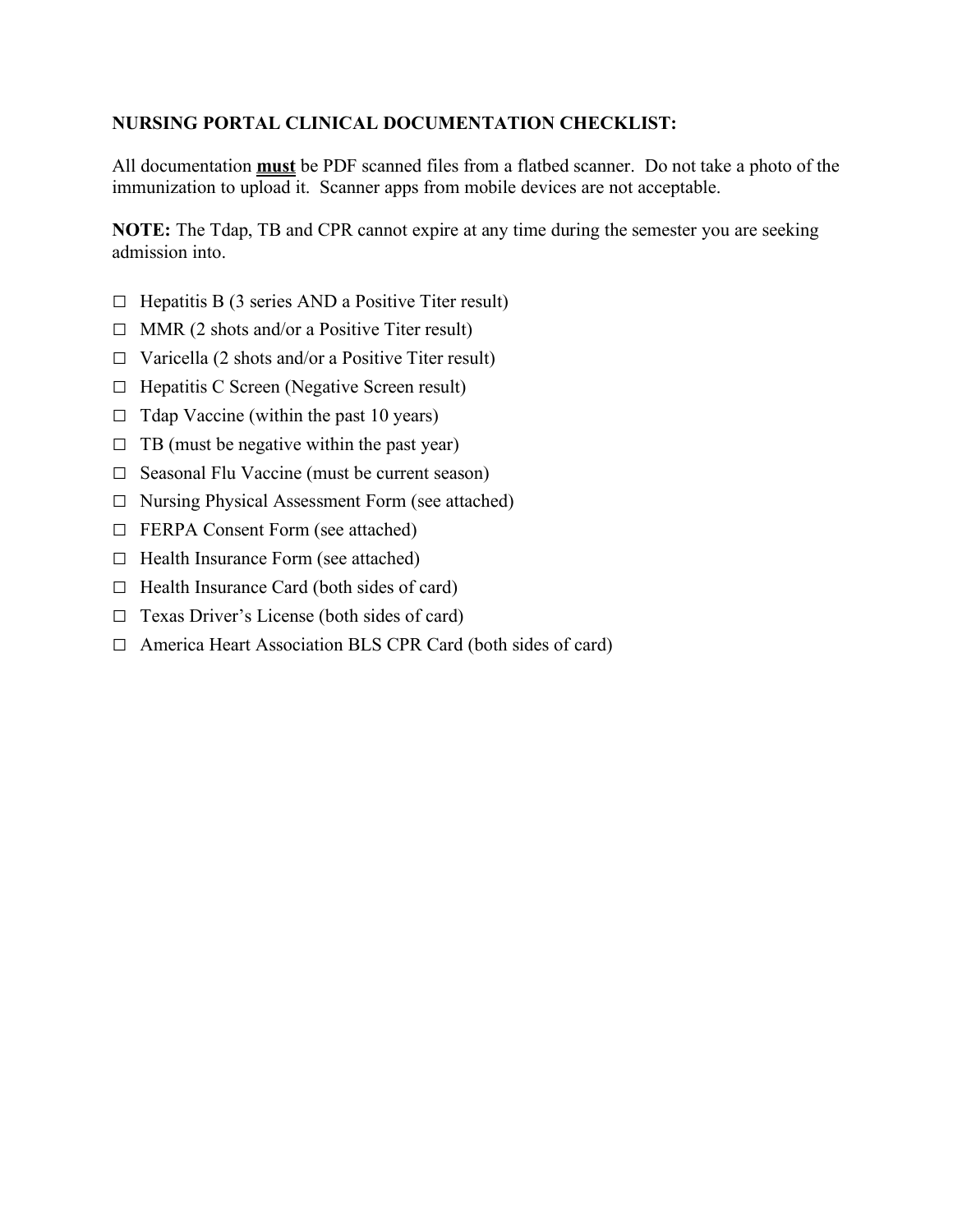

# **Nursing Physical Assessment Form**

| Name:                                |       |        | <b>Birth Date:</b> |                |
|--------------------------------------|-------|--------|--------------------|----------------|
| Last                                 | First | Middle |                    |                |
| In case of emergency, please notify: |       |        |                    |                |
|                                      | Last  | First  | (Relationship)     | (Phone number) |

**Medical Provider:** *College of the Mainland Nursing Program requires a physical examination by a licensed physician/health care provider. Please evaluate the student's ability to meet the following standards:*

| Yes | N <sub>o</sub> |                                                                                                                                                                                                                                                                                                         |
|-----|----------------|---------------------------------------------------------------------------------------------------------------------------------------------------------------------------------------------------------------------------------------------------------------------------------------------------------|
|     | П              | Does this student have sufficient ability to communicate with healthcare professionals<br>and patients? The student must have the ability to explain treatment procedures, patient<br>education, prompt communication with healthcare providers, and document nursing actions.                          |
|     | П              | Does this student have sufficient gross and fine motor coordination? The student must<br>have the ability to manipulate equipment, aspirate medications using calibrated syringes of one-<br>hundredth increments, palpate, stoop, reach, twist, balance, bend, and lift under emergency<br>conditions. |
|     | П              | Does this student have satisfactory physical strength and endurance? The student must be<br>able to move immobile patients with assistance, lift/carry/balance up to 25 pounds while<br>walking, and be able to walk frequently during a 12-hour clinical shift.                                        |
|     | П              | Does this student have sufficient physical ability to move from room to room and in small<br>spaces? The student must be able to walk around in a patient's room, work in small spaces, and<br>small treatment areas.                                                                                   |
|     | П              | Does this student have satisfactory psychological function? The student must have the<br>ability to ensure safety of self, patient, and colleagues; function in confined spaces, and<br>maintain self-control in emotionally charged situations.                                                        |
|     | П              | Does this student have sufficient auditory ability to monitor and assess a patient's health<br>needs? The student must have the ability to hear monitoring devices and alarms, to hear a<br>patient's cries for help, and distinguish sounds through a stethoscope.                                     |
|     | П              | Does this student have sufficient visual ability for observation and assessment necessary<br>for patient care? The student must have the ability to observe a patient, view calibrated<br>syringes for aspirating medications, and observe a patient's response to interventions?                       |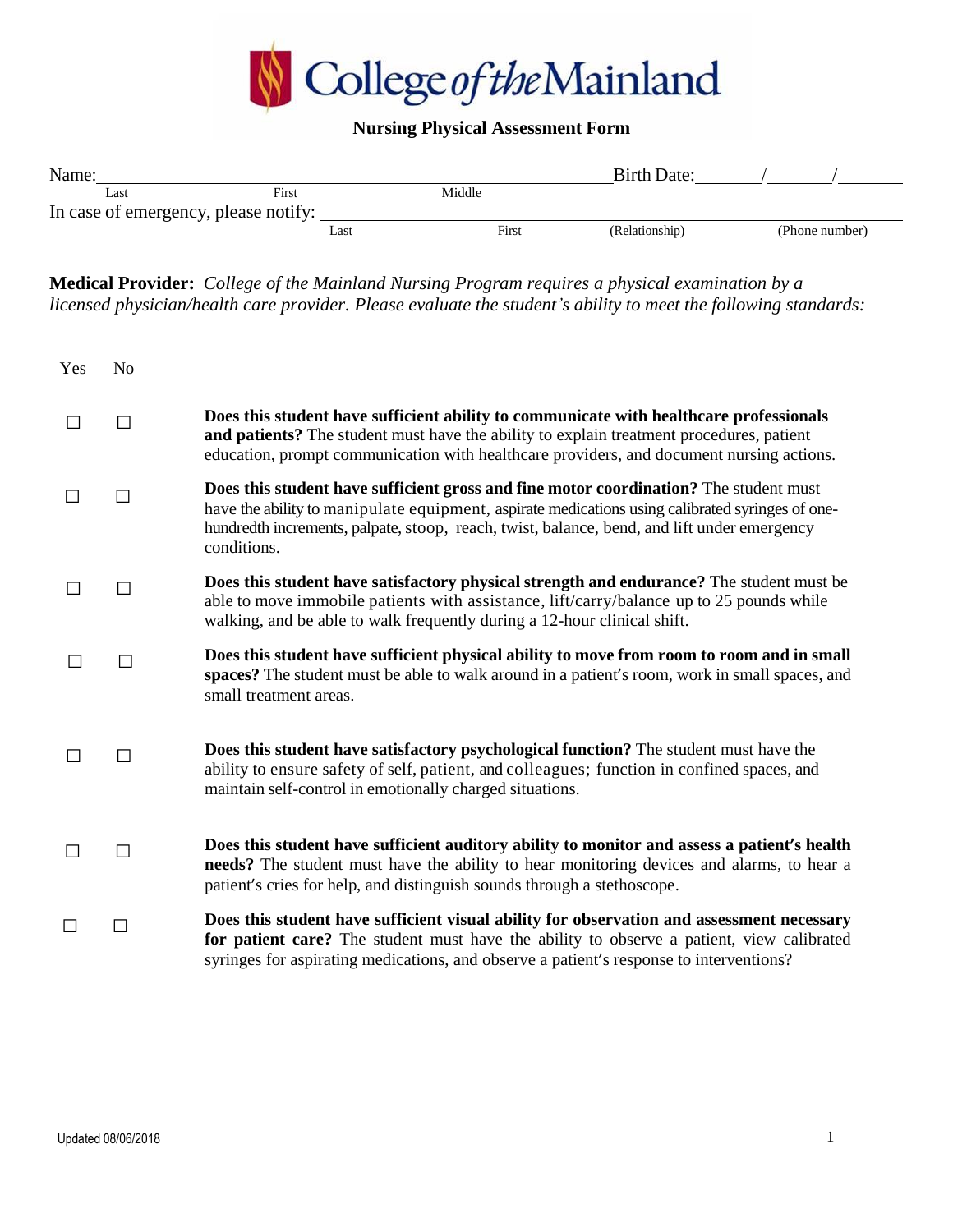| Remarks: |
|----------|
|----------|

*Statement of Health Status: After careful physical examination, it is my opinion that this student is physically and psychologically able to perform the requirements for the nursing program.*

| Name/Title Printed: |                            | Date: |  |
|---------------------|----------------------------|-------|--|
|                     | <b>Healthcare Provider</b> |       |  |
|                     |                            |       |  |
| Signature/Title:    |                            | Date: |  |
|                     | <b>Healthcare Provider</b> |       |  |
|                     |                            |       |  |
|                     |                            |       |  |
| Name of Facility    |                            | Date: |  |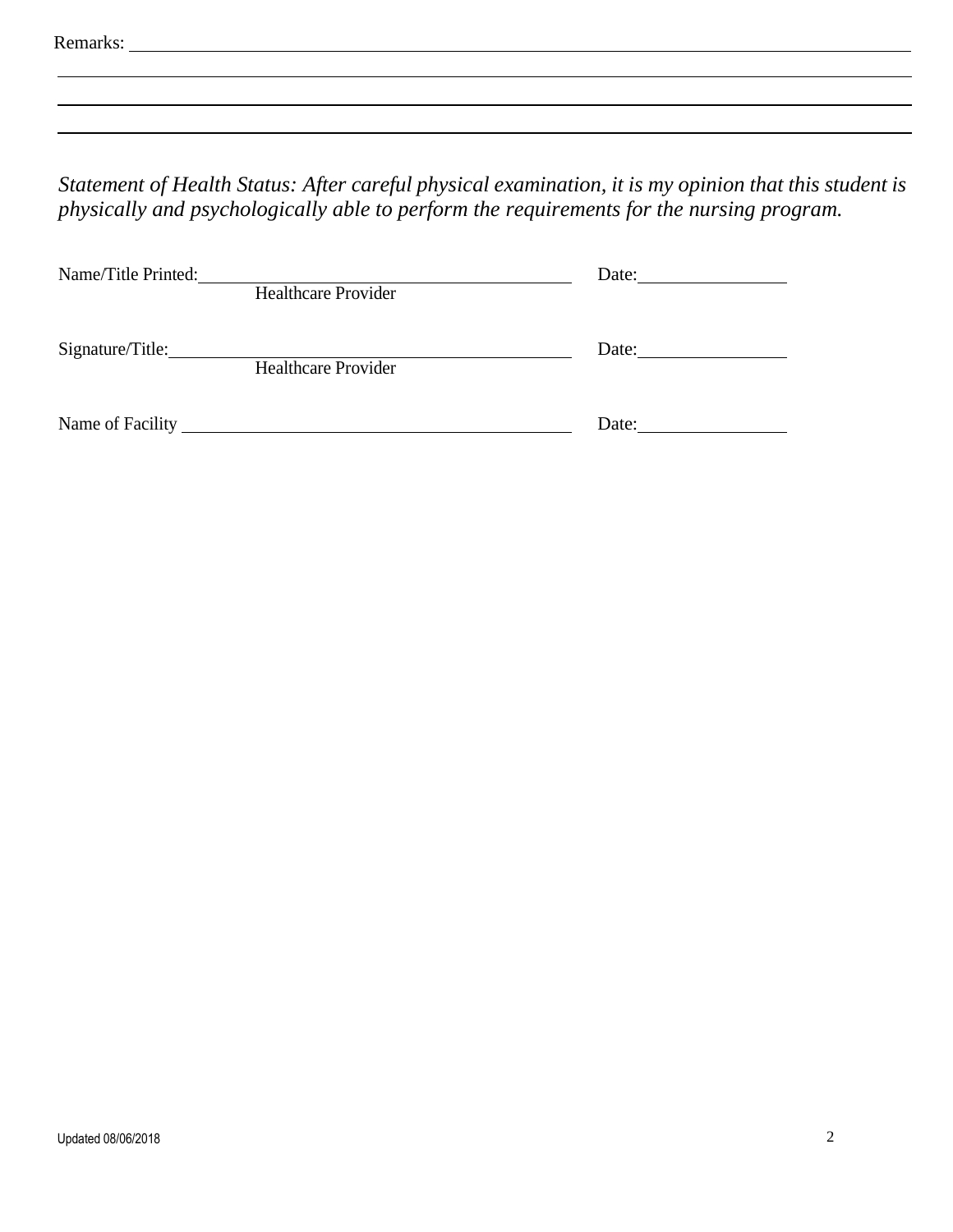# **FERPA CONSENT TO RELEASE STUDENT INFORMATION**

TO: College of the Mainland Nursing Department (Name of University Official and Department that will be releasing the educational records)

Please provide information from the educational records of [**Name of Student** requesting the release of educational records] to:

Clinical Agencies [Name(s) of person or organization to whom the educational records will be released.

The only type of information that is to be released under this consent is (select all for clinical purposes):

**Immunizations** CPR Card Clear or unclear background check **Recommendations for employment or admission to other schools** Clear drug screen **\_\_\_\_\_\_** Social Security Verification \_\_\_\_\_ Texas Driver's License Verification and/or copy \_\_\_\_\_ Physical Exam

Other (specify)

The information is to be released for the following purpose:

 $\checkmark$  placement in affiliated organization to complete clinicals.

I understand the information may be released orally or in the form of copies of written records, as preferred by the requester. I have a right to inspect any written records released pursuant to this Consent. I understand I may revoke this Consent upon providing written notice to College of the Mainland Nursing Department [Name of Person listed above as the University Official permitted to release the educational records]. I further understand that until this revocation is made, this consent shall remain in effect and my educational records will continue to be provided to the person or organization named above for the specific purpose described above.

Name (print)

Signature Signature Signature Signature Signature Signature Signature Signature Signature Signature Signature Signature Signature Signature Signature Signature Signature Signature Signature Signature Signature Signature Si

Student ID Number

Date and the set of the set of the set of the set of the set of the set of the set of the set of the set of the set of the set of the set of the set of the set of the set of the set of the set of the set of the set of the